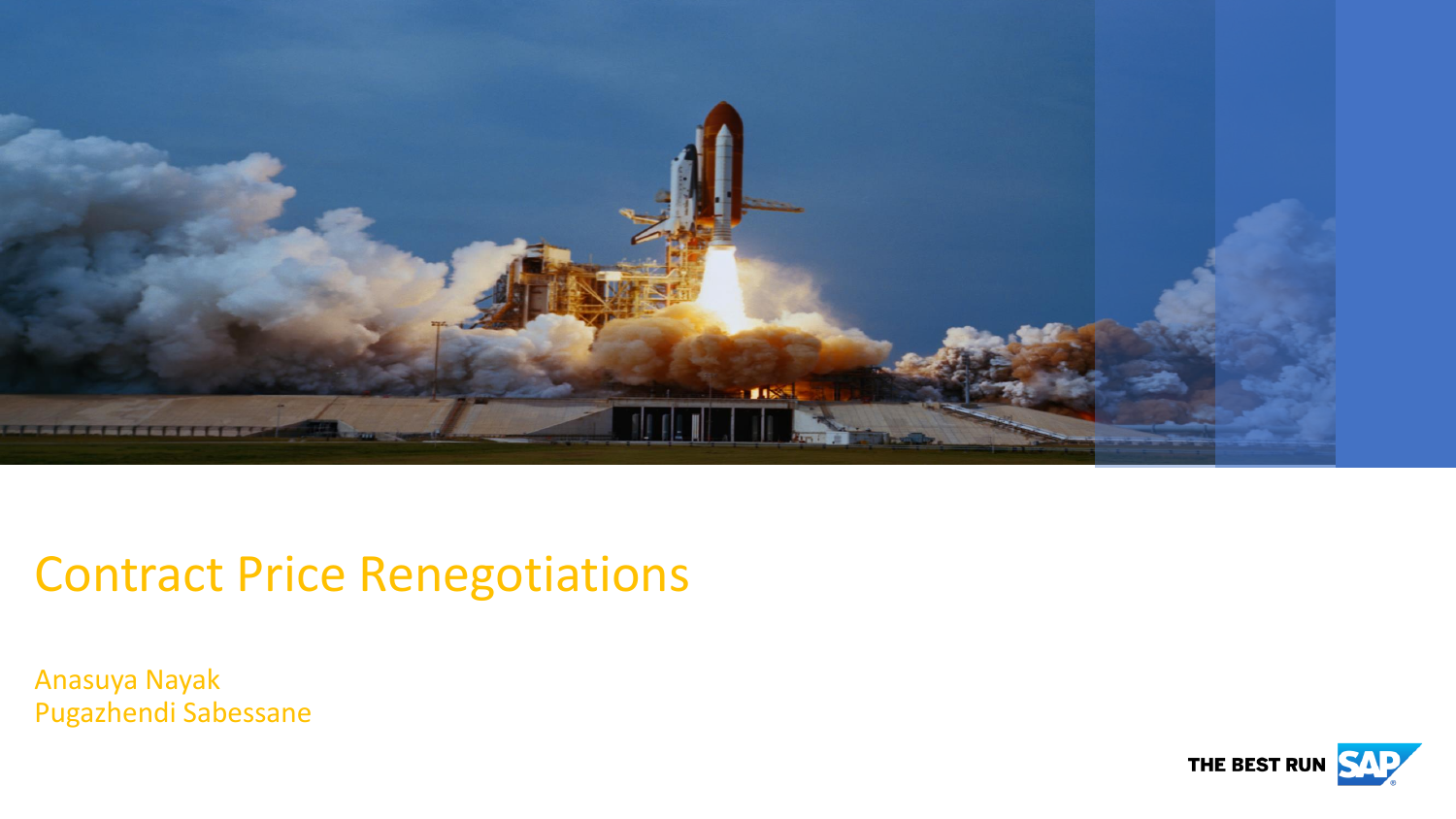# Disclaimer

The information in this presentation is confidential and proprietary to SAP and may not be disclosed without the permission of SAP. Except for your obligation to protect confidential information, this presentation is not subject to your license agreement or any other service or subscription agreement with SAP. SAP has no obligation to pursue any course of business outlined in this presentation or any related document, or to develop or release any functionality mentioned therein.

This presentation, or any related document and SAP's strategy and possible future developments, products and or platforms directions and functionality are all subject to change and may be changed by SAP at any time for any reason without notice. The information in this presentation is not a commitment, promise or legal obligation to deliver any material, code or functionality. This presentation is provided without a warranty of any kind, either express or implied, including but not limited to, the implied warranties of merchantability, fitness for a particular purpose, or non-infringement. This presentation is for informational purposes and may not be incorporated into a contract. SAP assumes no responsibility for errors or omissions in this presentation, except if such damages were caused by SAP's intentional or gross negligence.

All forward-looking statements are subject to various risks and uncertainties that could cause actual results to differ materially from expectations. Readers are cautioned not to place undue reliance on these forward-looking statements, which speak only as of their dates, and they should not be relied upon in making purchasing decisions.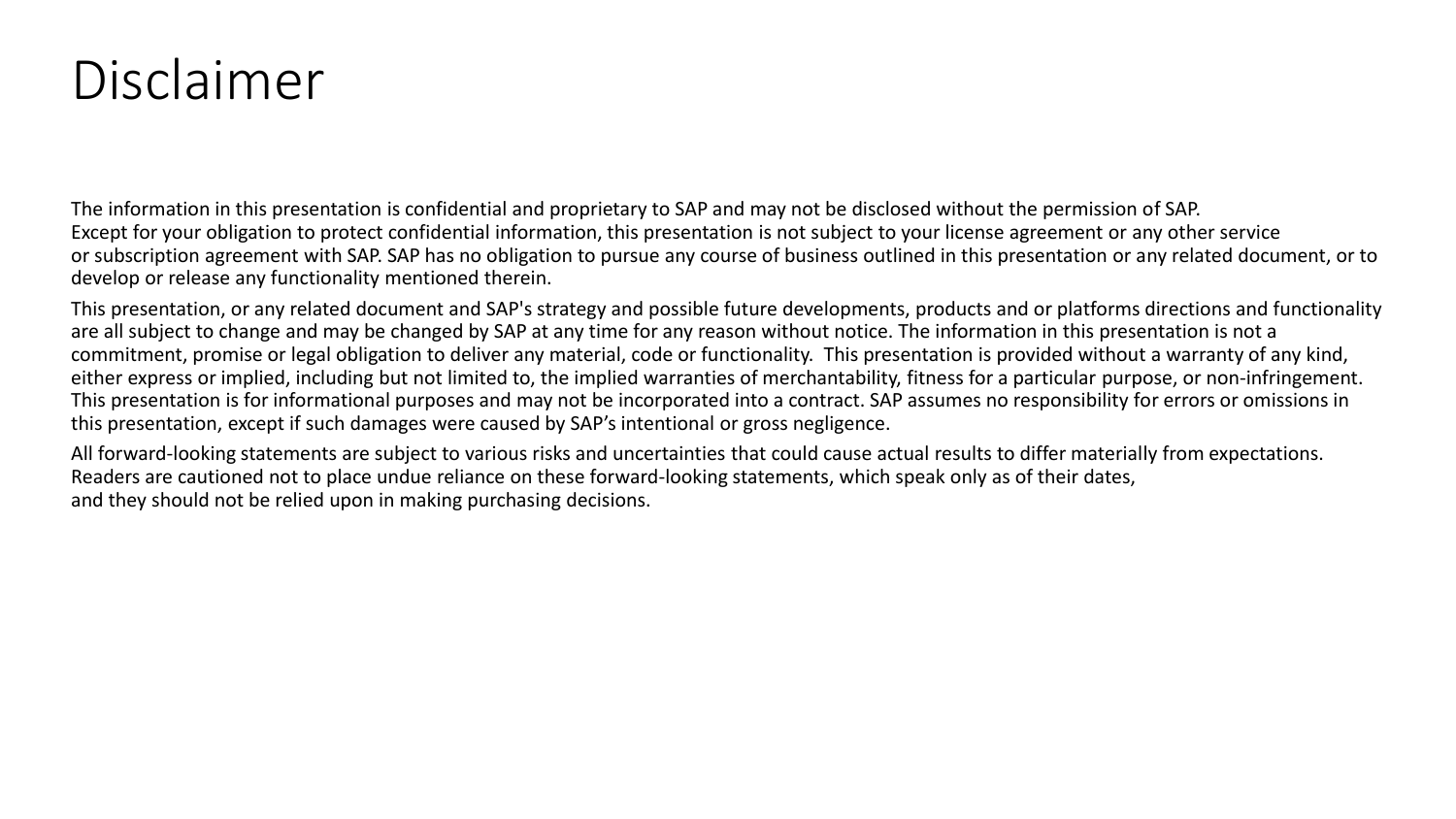#### **Overview**

#### **SAP S/4HANA Contract Price Renegotiations**

- A BTP solution which enables Purchasers to renegotiate prices of long-term Central Contracts
- Seamless integration with SAP S/4 HANA Product Sourcing and SAP S/4 HANA for Supplier Quotation Management, ABAP Environment
- Receives renegotiations from S/4 HANA, publishes it to Quotation Management, receives quotations from Quotation Management, once the quotations are accepted these new prices are updated to the Central Contract.

#### **Key Benefits**

- Enablement of Central Contract Renegotiations
- Increased annual savings is achieved due to reduced cost of operations.
- More effective re-negotiations with Increased profitability
- Efficient and accelerated collaboration between purchasers and suppliers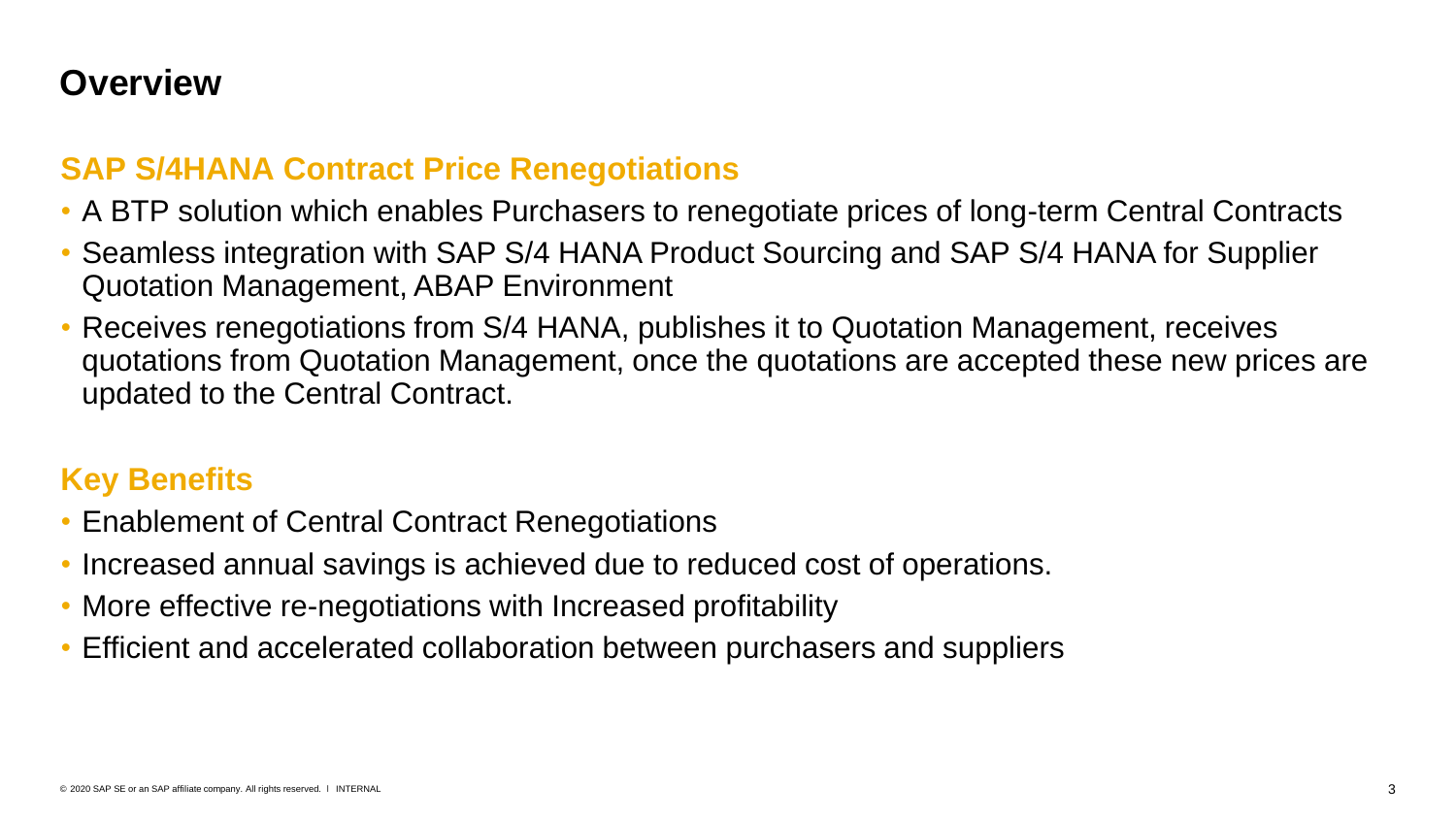### **Contract Price Renegotiation**

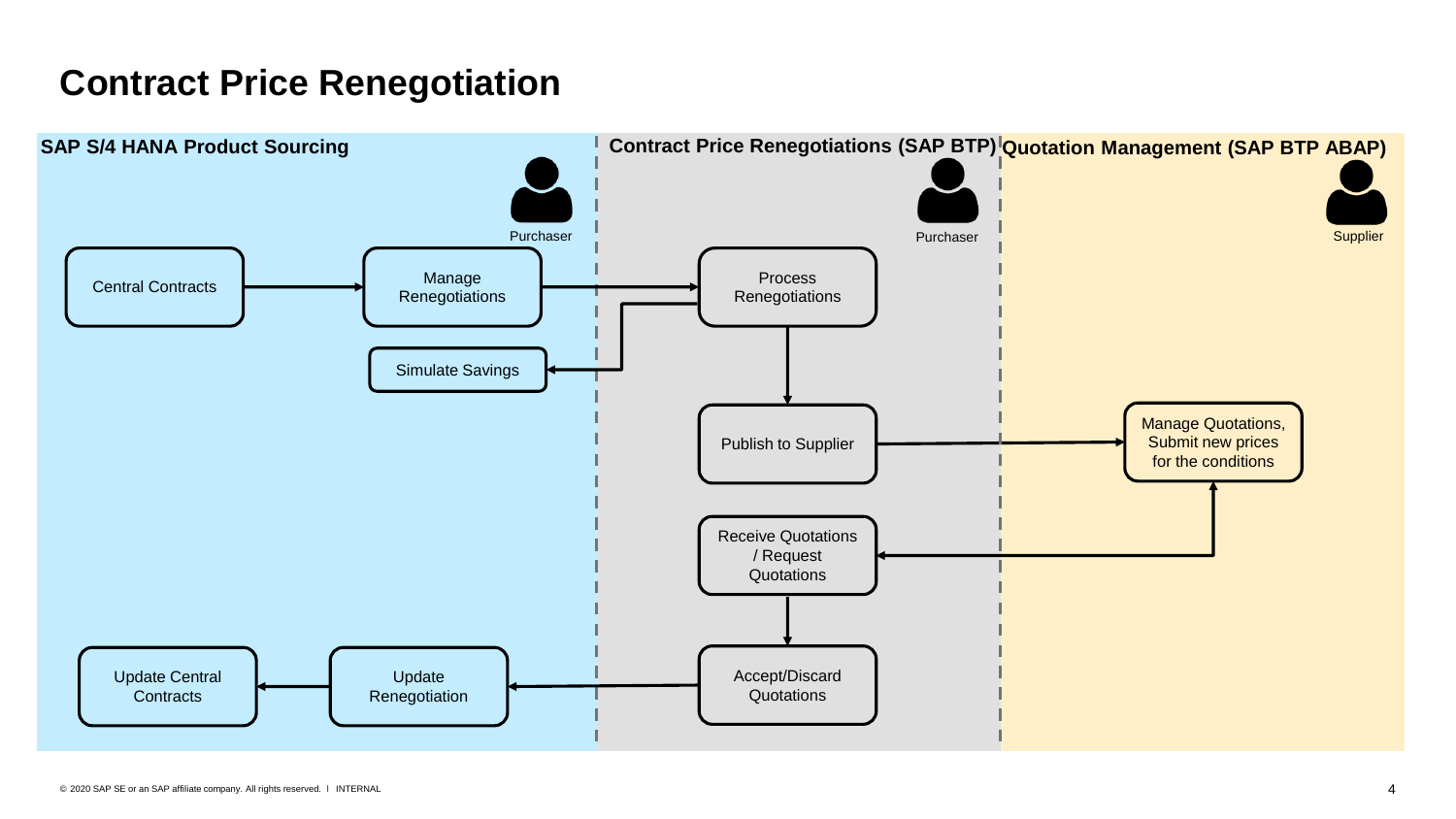## **Event Survey**

Please scan the QR with your smartphone and kindly let us know your feedback:







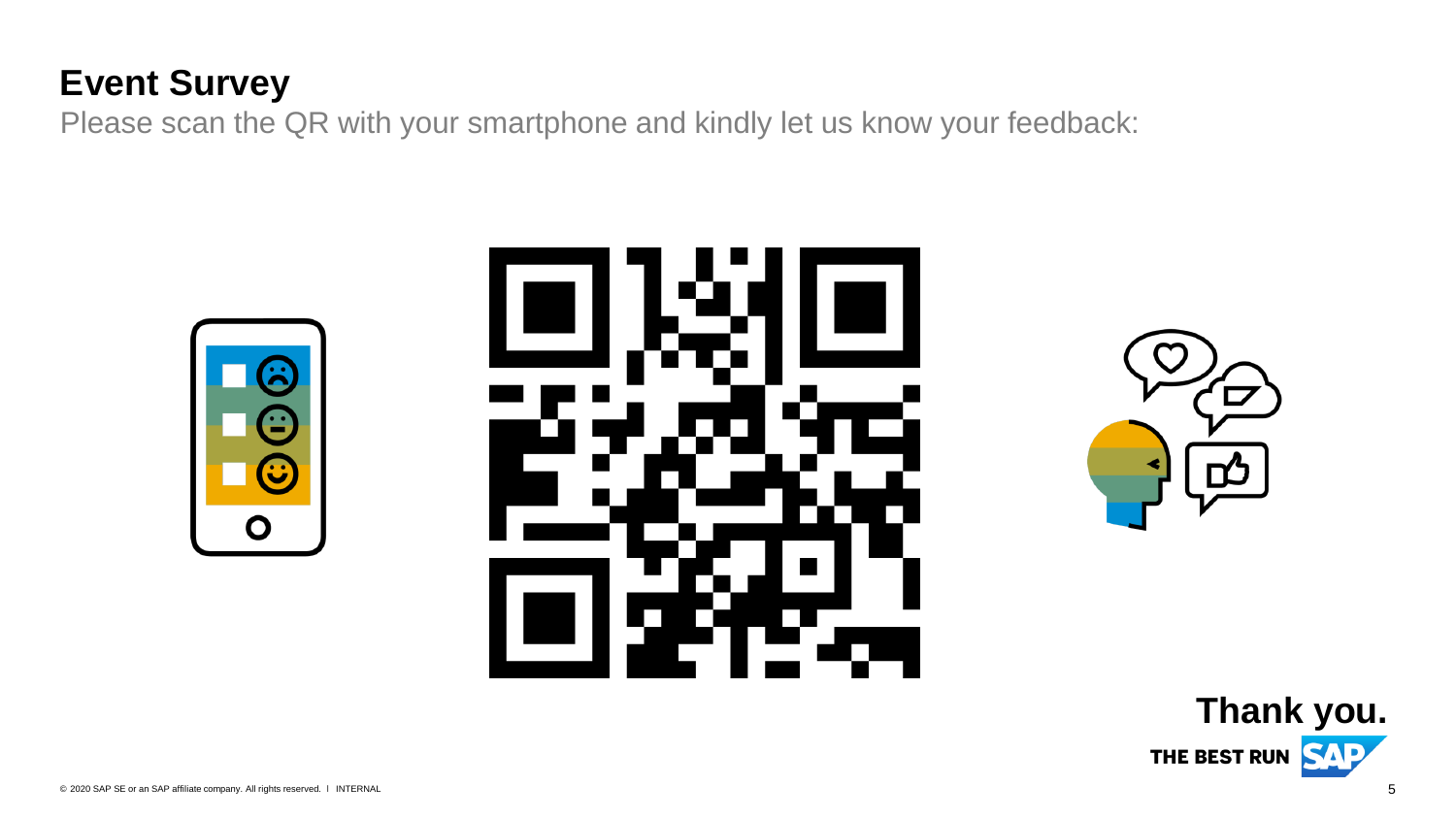# **Thank you**

#### **Anasuya Nayak**

**Senior Product Owner**

Email: [anasuya.nayak@sap.com](mailto:anasuya.nayak@sap.com) **Pugazhendi Sabessane**

**Development Architect** 

Email:

[pugazhendi.sabessane@sap.com](mailto:pugazhendi.sabessane@sap.com)